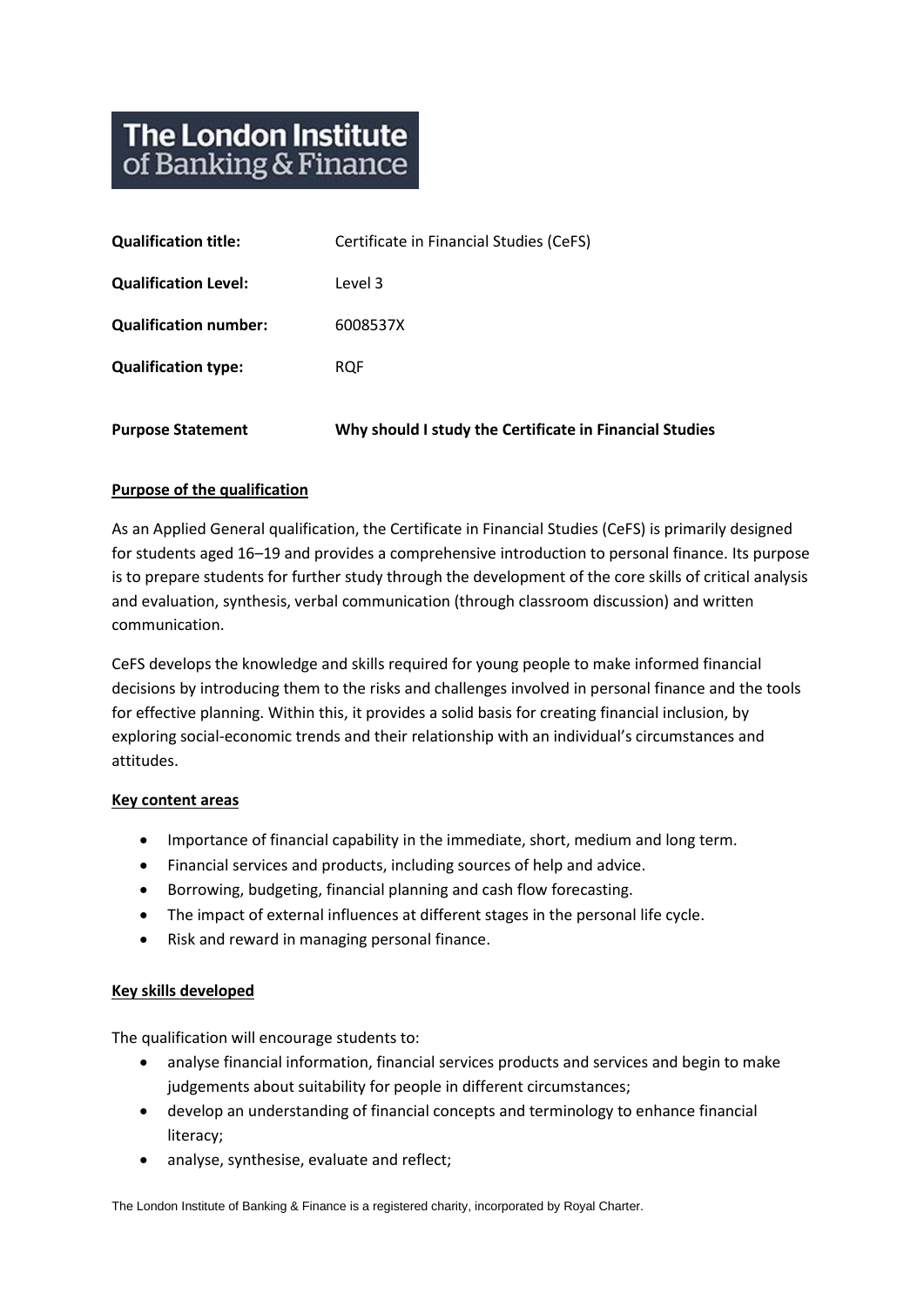- demonstrate numeracy skills, including the ability to manipulate financial and other numerical data to reflect the conceptual activity of financial maths;
- select appropriate data and information to make arguments;
- structure and communicate ideas logically and coherently; and
- increase their ability to work and learn independently.

# **Entry requirements**

 There are no prior learning requirements for this qualification although students would be expected to have acquired skills and knowledge in English and Mathematics to enable study at Level 3.

# **Progression and preparation for further study<sup>1</sup>**

For students who wish to develop a wider understanding of the socio-economic impacts of personal finance, the skills and knowledge developed in CeFS can be extended by taking two further units to complete the Diploma in Financial Studies (QN 60085514). CeFS therefore provides both a valuable qualification in its own right and an early exit point for students who wish to gain a foundation for study in financial services without developing or extending this knowledge further to include areas such as financial sustainability and the long-term impact of debt.

As a free-standing qualification, CeFS provides a platform for progression through further or higher education and has letters of support from universities, examples of which can be found on our [website.](http://www.ifslearning.ac.uk/financial-capability/Qualifications/ucastariffexplained.aspx) The financially related content of this qualification provides a foundation for continued study within the finance sector and a wide range of other business-related disciplines; many students go on to study subjects such as accounting, business, finance and banking at university or through further vocational training.

The transferable skills developed are also valuable for further study in unrelated disciplines. The financial capability content and skills support students in making informed financial decisions about employment and further study options. This qualification carries the maximum UCAS points available, as described on our [website.](http://www.ifslearning.ac.uk/financial-capability/Qualifications/ucastariffexplained.aspx)

### **Apprenticeships**

CeFS is an Applied General qualification that is primarily suited to the development of a solid foundation in personal finance that underpins employment in any field of endeavour; this foundation is across a wider range of opportunities than would be found within a single apprenticeship framework. It does however appear in a number of Apprenticeship Frameworks that support the business and finance sectors.

**<sup>.</sup>**  $<sup>1</sup>$  Please note that the speed of access to web links is impacted by the speed of your connection.</sup>